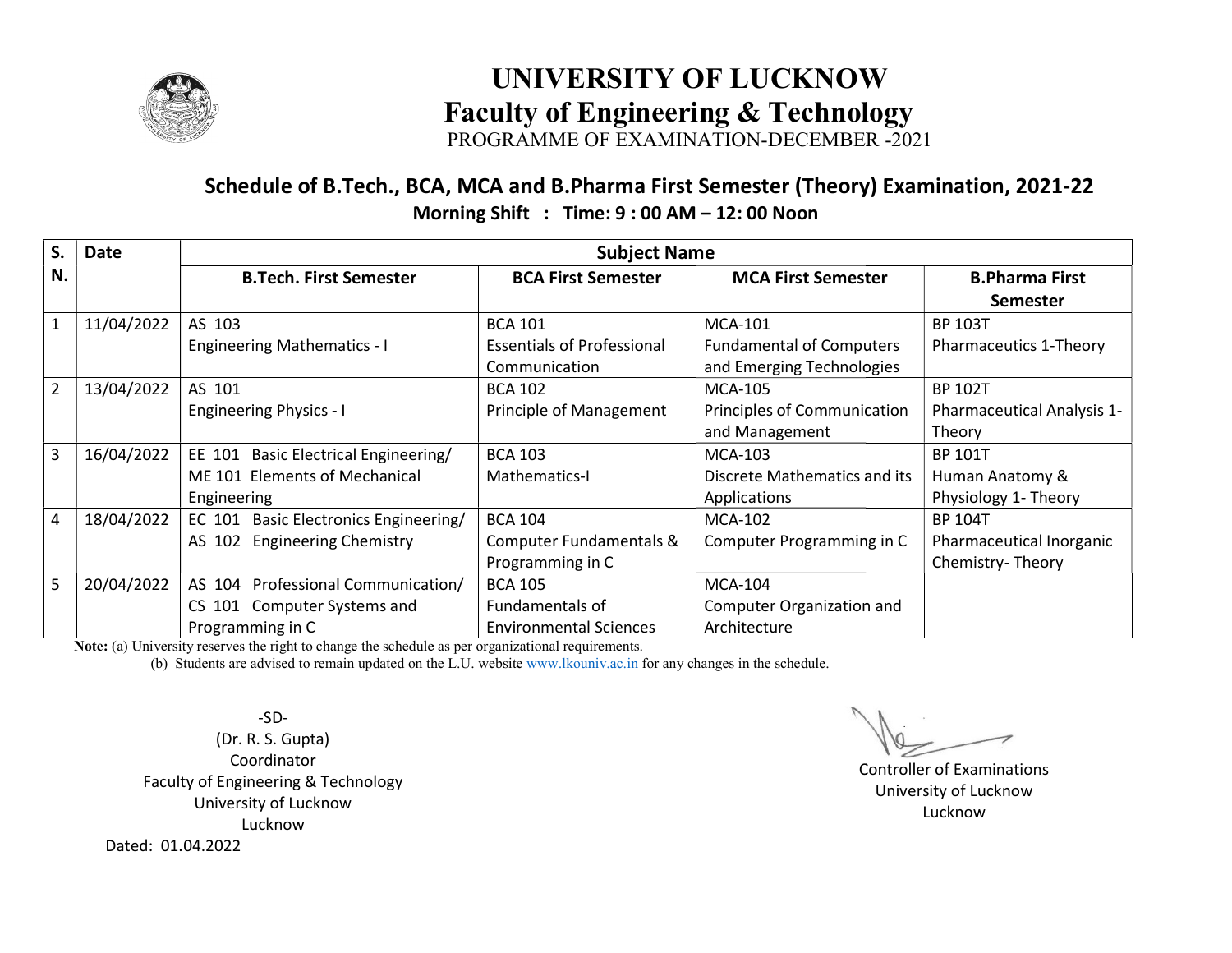

# UNIVERSITY OF LUCKNOW<br>Faculty of Engineering & Technology UNIVERSITY OF LUCKNOW

PROGRAMME OF EXAMINATION-DECEMBER -2021

#### Schedule of B.Tech. Third Semester (Lateral Entry only) Examination, 2021-22

| Date                         | Subject Name (Time: 9 : 00 AM – 12: 00 PM) |                                     |                              |                                                        |                         |  |
|------------------------------|--------------------------------------------|-------------------------------------|------------------------------|--------------------------------------------------------|-------------------------|--|
| SI.<br>No.                   | Civil Engg.                                | <b>Computer Science &amp; Engg.</b> | <b>Electrical Engg.</b>      | <b>Electronics &amp;</b><br><b>Communication Engg.</b> | <b>Mechanical Engg.</b> |  |
| 08/04/2022<br>$\mathbf{1}$   | AS-303                                     | AS-303                              | AS-302                       | AS-302                                                 | AS-302                  |  |
|                              | Environment and                            | <b>Environment and Ecology</b>      | Human Values & Ethics        | Human Values & Ethics                                  | Human Values &          |  |
|                              | Ecology                                    |                                     |                              |                                                        | <b>Ethics</b>           |  |
| $\overline{2}$<br>11/04/2022 | AS-301                                     | AS-301                              | AS-301                       | AS-301                                                 | AS-301                  |  |
|                              | Mathematics -III                           | Mathematics -III                    | Mathematics -III             | Mathematics -III                                       | Mathematics -III        |  |
| $\overline{3}$<br>13/04/2022 | CE-301                                     | EE-301                              | EE-301                       | EC-302                                                 | CE-301                  |  |
|                              | <b>Fluid Mechanics</b>                     | Network Analysis & Synthesis        | Network Analysis &           | Solid State Devices &                                  | <b>Fluid Mechanics</b>  |  |
|                              |                                            |                                     | Synthesis                    | <b>Circuits</b>                                        |                         |  |
| 4<br>16/04/2022              | ME-301                                     | $CS-301$                            | EE-302                       | $CS-301$                                               | ME-301                  |  |
|                              | Strength of                                | Data Structure Primer Using C       | Electrical Measurement &     | Data Structure Primer                                  | Strength of             |  |
|                              | Materials                                  |                                     | Measuring Instruments        | Using C                                                | Materials               |  |
| 5<br>18/04/2022              | CE-302                                     | $CS-302$                            | EE-303                       | EC-303                                                 | ME-302                  |  |
|                              | <b>Building Material</b>                   | <b>Numerical and Statistical</b>    | <b>Electrical Machine -I</b> | Signal & Systems                                       | <b>Material Science</b> |  |
|                              | and Construction                           | Techniques in computer science      |                              |                                                        |                         |  |
| 6<br>20/04/2022              | CE-303                                     | EC-301                              | EC-304                       | EC-301                                                 | ME-303                  |  |
|                              | Surveying                                  | Digital Circuit & Logic Design      | Analog and digital           | Digital Circuit & Logic                                | Engineering             |  |
|                              |                                            |                                     | Electronics                  | Design                                                 | Thermodynamics          |  |

Note: (a) University reserves the right to change the schedule as per organizational requirements.

(b) Students are advised to remain updated on the L.U. website  $\underline{www.lkouniv.ac.in}$  for any changes in the schedule.

-SD- (Dr. R. S. Gupta) Coordinator Faculty of Engineering & Technology University of Lucknow Lucknow Dated: 01.04.2022

 Controller of Examinations University of Lucknow Lucknow